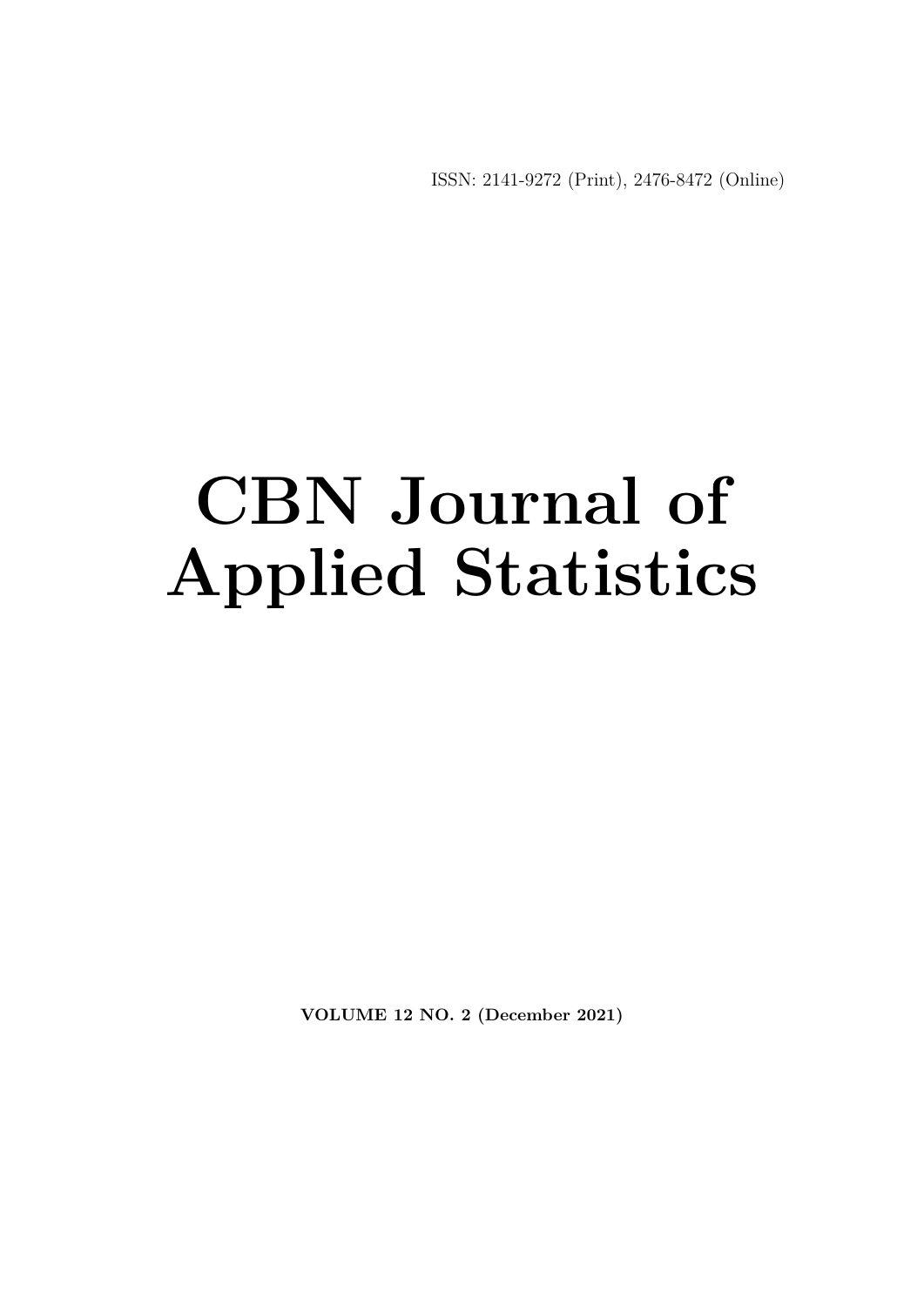**The CBN Journal of Applied Statistics** seeks to contribute to the development and improvement of statistical methods and advance the knowledge of the use of statistical theories and methods especially in the areas of banking, financial and general economic statistics.

#### **EDITOR-in-CHIEF**

Mohammed M. Tumala

**EDITOR** Olusola O. Osifodunrin

#### **MANAGING EDITOR**

Ngozi V. Atoi

#### **EDITORIAL COMMITTEE**

Mohammed M. Tumala Michael A. Adebiyi Olorunsola E. Olowofeso Olusola O. Osifodunrin Yakubu A. Bello Ngozi T. I. Agboegbulem Musa Umar Patricks Ogiji Ngozi V. Atoi

#### **ASSOCIATE EDITORS**

Baba N. Yaaba Umar W. Ibrahim Ochoche Abraham Bright E. Eguasa Tari M. Karimo

Ahmad A. Abdurrahman Chukwunonso G. Iheoma

#### **ADVISORY BOARD**

Kingsley I. Obiora Simon B. Harry Mohammed M. Tumala Fidelis I. Ugwuowo Shehu U. A. Rano Anthony E. Akinlo Sani I. Doguwa

Articles published in this journal are the responsibility of the authors, and views expressed do not necessarily reflect the views of the Central Bank of Nigeria.

Direct manuscripts, comments on articles and correspondence to:

**The Editor-in-Chief, CBN Journal of Applied Statistics, Statistics Department, Central Bank of Nigeria, PMB 0187, Abuja, Nigeria.** Electronic submissions are encouraged and should be sent to **cbn-jas@cbn.gov.ng** or **c@cbn.gov.ng**, also see back pages for details.

The Journal is wholly funded by the Central Bank of Nigeria as a contribution to the advancement of statistics knowledge.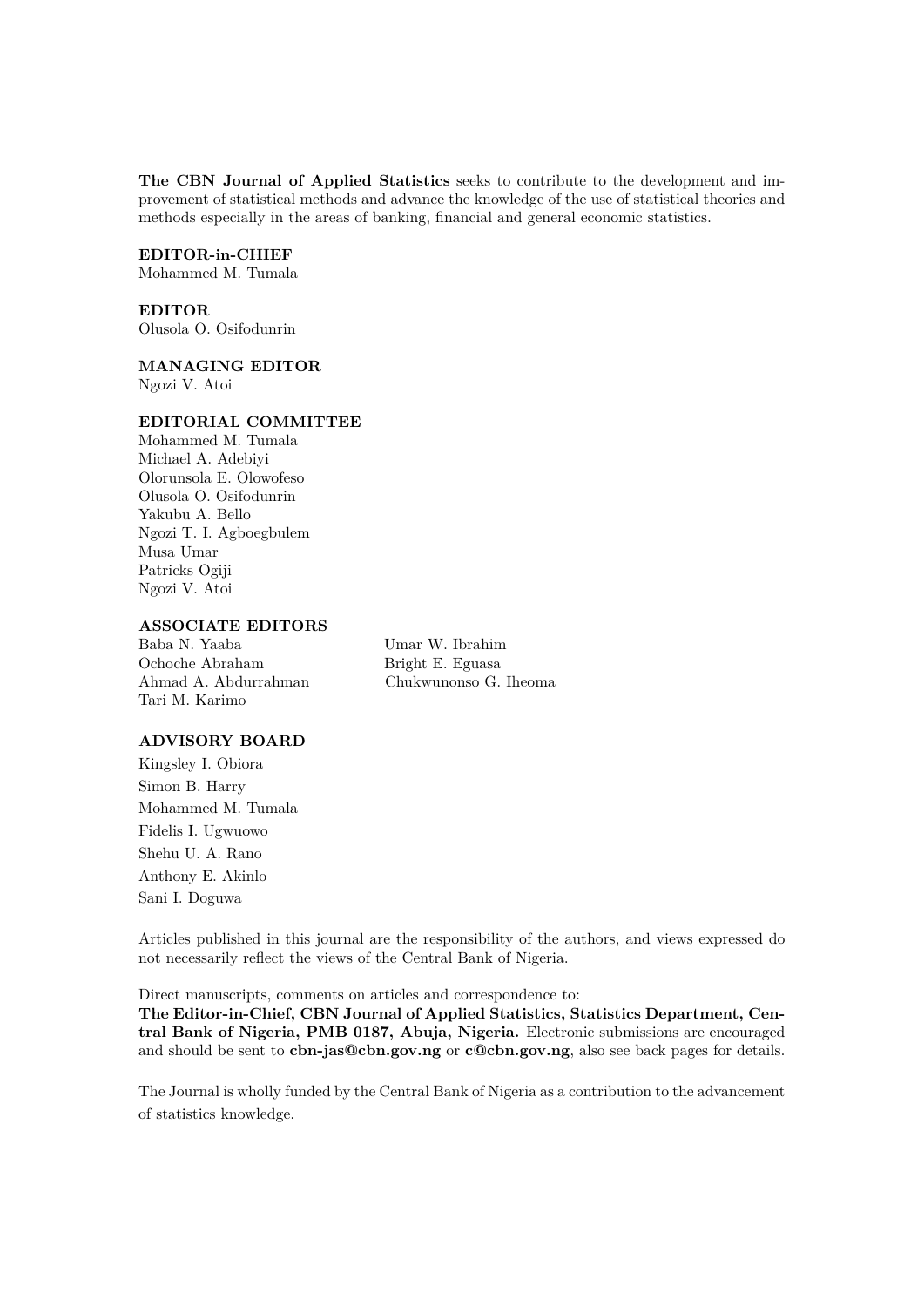# **CBN Journal of Applied Statistics**

©**Copyright by** The Central Bank of Nigeria

**Published by** The Central Bank of Nigeria